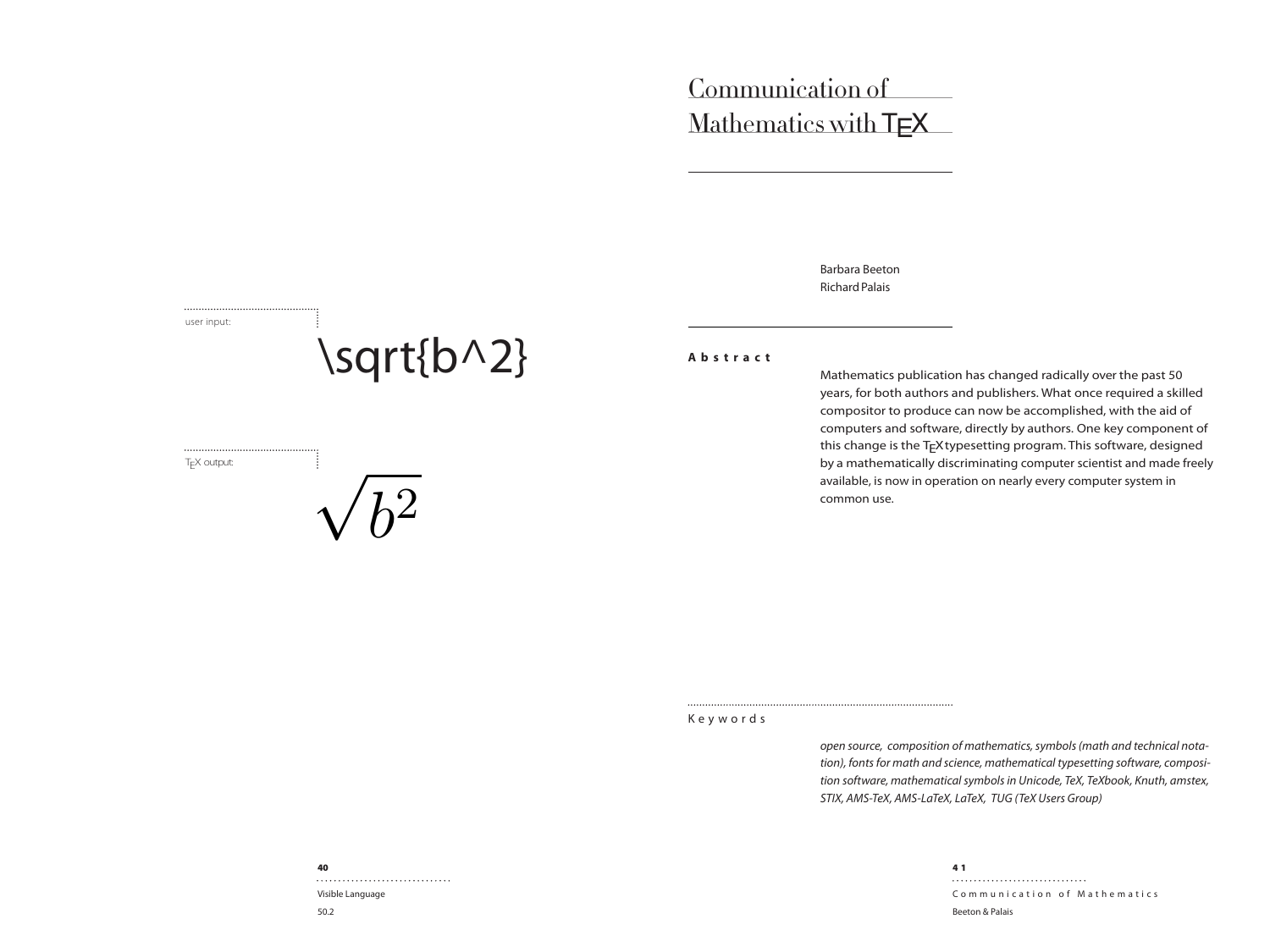# **Introduction**

Until about the early 1960s, most published mathematics was typeset professionally by skilled compositors working on Monotype machines. As this form of "hot-metal" composition became less readily available, on account of both cost and the fact that skilled compositors were retiring and not being replaced, "enhanced" typewriters began to be used to prepare less prestigious publications. Phototypesetting ("cold type") began to appear gradually, although it was more expensive than typewriter-based composition, and generally not as attractive in appearance as professionally prepared Monotype copy.

By the mid-1970s, Monotype composition was essentially dead. Donald Knuth, a professor of computer science at Stanford University, was writing a projected seven-volume survey entitled The Art of Computer Programming (TAOCP ). Volume 3 was published in 1973, composed with Monotype. By then, computer science had advanced to the point where a revised edition of volume 2 was in order but Monotype composition was no longer possible. The galleys returned to Knuth by his publisher were photocomposed. Knuth was distressed: the results looked so awful that it discouraged him from wanting to write any more. But an opportunity presented itself in the form of the emerging digital output devices—images of letters could be constructed of zeros and ones.<sup>1</sup> This was something that he, as a computer scientist, understood. Thus began the development of TFX.

# **The problem**

Mathematics as a discipline depends on its own arcane language for communication. Prior to the ubiquitous availability of personal computers, the options for communicating mathematical knowledge were limited to faceto-face contact, preferably with a writing surface handy, although conventions developed to enable intelligible telephone discussion, personal letters (at least bits of which required handwritten notation), or formal publication. The last mode required a highly skilled compositor, working either with traditional hand-set type or with a hot-metal typecaster, or a combination of the two.

The gold standard for typeset mathematics in the midtwentieth century was the Monotype typecaster [PhR, PhH]. The audience was relatively small, and the work exacting. Since mathematical notation is essentially multi-level (see Figure 1), the Linotype, the linear-type workhorse for newspapers and most book publishing, was not up to the task. Only a

1 Not literal 0's and 1's, but binary digits representing tiny dots on a surface that represent "no ink" and "ink".



 $\sqrt{2}$  $x = \frac{-b \pm \sqrt{b^2 - 4ac}}{2a}$ 

$$
\setminus \mathbf{1}
$$

$$
x = \frac{-b \pm \sqrt{b^2 - 4ac}}{2a}
$$

Maxwell's equations

\begin{align\*}

 $\vec{\nabla} \cdot \vec{B}$  &= 0 \\

\vec{\nabla} \times \vec{E} + \frac{\partial B}{\partial t} &= 0 \\

 $\vec{\nabla} \cdot \vec{E}$  &= \frac{\rho}{\epsilon\_0} \\

\vec{\nabla} \times \vec{B}

-  $\frac{1}{c^2} \, \frac{\partial E}{\partial t} > \mu_0 \vec{J}$ \end{align\*}

$$
\vec{\nabla} \cdot \vec{B} = 0
$$

$$
\vec{\nabla} \times \vec{E} + \frac{\partial B}{\partial t} = 0
$$

$$
\vec{\nabla} \cdot \vec{E} = \frac{\rho}{\epsilon_0}
$$

$$
\vec{\nabla} \times \vec{B} - \frac{1}{c^2} \frac{\partial E}{\partial t} = \mu_0 \vec{J}
$$

Another system of equations

\newcommand{\gammaurad}[1]{%

\frac{\gamma u\_{\text{rad}}^{} \bar{\lambda} a\_{\text{eff}}^2}{2I\_1 {#1}}\,} \begin{align\*}  $\frac{d\phi}{dt}$  &= \gammaurad{\omega \sin \xi} G(\xi, \phi)

 $- \Omega_{\mathrm{B}} \, \, , \, \, \, \}$ 

 $\frac{d\xi}{dt}$  &= \gammaurad{\omega} F(\xi, \phi)

- \frac{\sin \xi \cos \xi}{\tau\_{\text{DG}}^{}} , \\ \frac{d\omega}{dt} &= \gammaurad{}

\bigl[ \gamma H(\xi, \phi)

+ (1 - \gamma) \langle Q\_\Gamma^{\text{iso}} \rangle \bigr] \\ &\phantom{{}={}} - \frac{\omega \sin^2 \xi}{\tau\_{\text{DG}}^{}}

+ \frac{\omega \sin^2 \xi}{\tau\_{\text{drag}}^{}}

- \frac{\omega}{\tau\_{\text{drag}}^{}}

\end{align\*}

Figure 1

$$
\begin{split} \frac{d\phi}{dt} &= \frac{\gamma u_{\rm rad} \bar{\lambda} a_{\rm eff}^2}{2 I_1 \omega \sin \xi} G(\xi,\phi) - \Omega_{\rm B} \,, \\ \frac{d\xi}{dt} &= \frac{\gamma u_{\rm rad} \bar{\lambda} a_{\rm eff}^2}{2 I_1 \omega} \, F(\xi,\phi) - \frac{\sin \xi \cos \xi}{\tau_{\rm DG}} \,, \\ \frac{d\omega}{dt} &= \frac{\gamma u_{\rm rad} \bar{\lambda} a_{\rm eff}^2}{2 I_1} \left[ \gamma H(\xi,\phi) + (1-\gamma) \langle Q_{\Gamma}^{\rm iso} \rangle \right] \\ &\quad - \frac{\omega \sin^2 \xi}{\tau_{\rm DG}} + \frac{\omega \sin^2 \xi}{\tau_{\rm drag}} - \frac{\omega}{\tau_{\rm drag}} \end{split}
$$

Samples of display math using T<sub>E</sub>X, Input and output.

> 4 3

Communication of Mathematics Beeton & Palais

$$
42
$$

Visible Language 50.2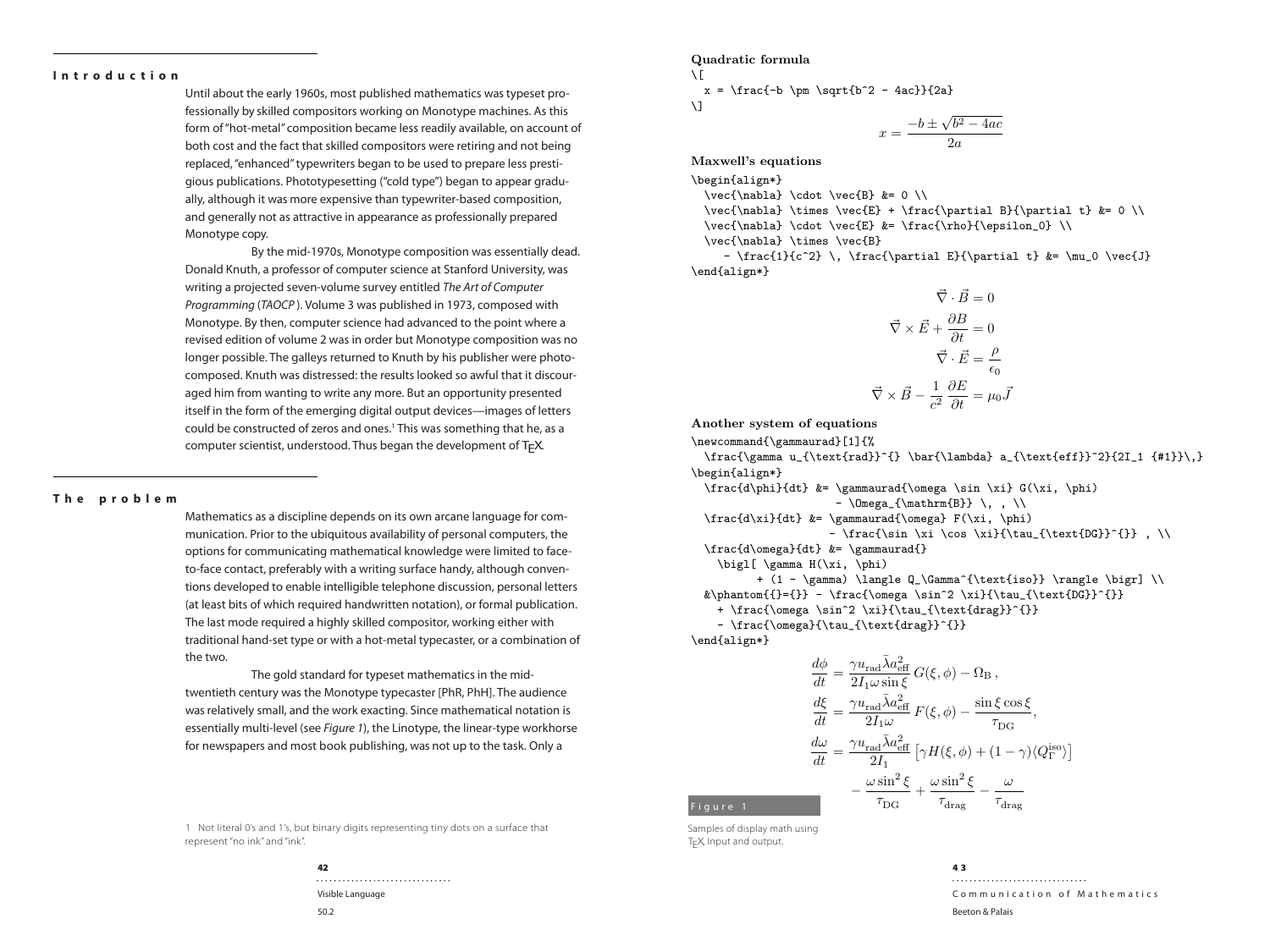few suppliers would take on such work, and mathematical composition was always considered "penalty copy".<sup>2</sup>

For the first half of the twentieth century, a mathematical work for publication began as a manuscript, either handwritten or partially typewritten (the text) with mathematical symbols inserted with pen and ink. A typescript was typically prepared by a secretary: senior faculty had their own personal assistant, junior members relied on departmental staf. Often the secretary primarily responsible for manuscript preparation had a typewriter with special capabilities, greatly reducing the need for manual insertions.

Various mechanical advancements improved the visual quality of manuscripts, and documents intended for limited audiences or quick distribution, such as lecture notes or proceedings of meetings, were often published from such copy. The Varityper and IBM Selectric Composer, two enhanced typewriters with interchangeable type heads (and type styles emulating traditional printing typefaces), in the hands of a skilled typist, were capable of producing quite readable output, with character sets for typical mathematical notation and variant type sizes needed for accurate representation of sub- and superscripts. What they generally lacked was an easy mechanism for justifying lines, an easily recognizable characteristic of typeset copy; justification was possible, but it always required a second pass, which was usually not fully automatic. Nonetheless, as prices increased for hot-metal composition, even some traditional journals began to use this method of preparing copy for the printer.

Investigation into photocomposition began in the late 1940s, with production-capable machines in use in the 1950s. The earliest machines flashed a light through a negative image of a character to produce an image on photographic media. By the mid-1960s tools were in place to convert marked-up copy from codes punched on paper tape into images, at least for ordinary text. But mathematics was still too complicated and mostly beyond the capabilities of this technology. A few machines, manually operated, did have the capability of varying font size and baseline, similar to what was possible with Monotype composition, but their use was not widespread.

More capable imaging devices based on CRT technology provided the necessary flexibility. By the mid-1970s, several commercial systems were available that could produce acceptable mathematics output, but there was nothing remotely available to or usable by an individual mathematician. All required skilled input operators, as the quality of the output was in some cases dependent on input consistency.<sup>3</sup>

2 Since mathematical composition was so exacting and time consuming, most compositors preferred to take on easier work that was more lucrative; even though mathematical work was charged at a higher price per page, the compositor suffered a penalty for accepting it.

3 According to one anecdotal report, the appearance of the same notation differed in two chapters input by different individuals; the system used for that project was one in which the positioning of symbols in displays was manually adjusted by the person doing the input.

> Visible Language 50.2

The situation was ripe for improvement when the galleys of the re-set volume 2 of TAOCP reached Knuth.

## **A n a l y s i s o f t h e p r o b l e m**

What Knuth did next is described nicely in his lecture on the occasion of his receiving the Kyoto Prize in 1996 [KnK]. Publication of the photoset volume 2 was halted, and Knuth sought out the best examples he could find of the mathematical typesetter's art. He chose three: Addison-Wesley books, in particular the original TAOCP; the Swedish journal Acta Mathematica, from about 1910; and the Dutch journal Indagationes Mathematicae, from about 1950.

To develop rules for proper spacing in mathematics, he writes

I looked at all of the mathematics formulas closely. I measured them, using the TV cameras at Stanford, to find out how far they dropped the subscripts and raised the superscripts, what styles of type they used, how they balanced fractions, and everything. I made detailed measurements, and I asked myself, "What is the smallest number of rules that I need to do what they were doing?" I learned that I could boil it down into a recursive construction that uses only seven types of objects in the formulas. [KnQ, pp. 364–365]

# **Growing pains**

The initial implementation of T<sub>F</sub>X began in October 1977 and was complete in May 1978. This tool was at first intended just for use by Knuth and his secretary to produce future volumes of TAOCP of which he could be proud. As a trained mathematician, he designed the input so that it would be meaningful in its raw form to another mathematician, but would also be easy for a secretary to type. Symbols would be input by name, e.g., \gamma, as would the structural components of a document, e.g., \chapter or \section, as opposed to the prevailing compositor's approach of marking changes by font and type size. (The latter approach is still evident in the design of many word processing programs, although it's usually hidden from the person entering the text.) T<sub>F</sub>X was designed to be used as a batch process, although interactive entry is possible, so the output isn't seen until the file has been processed; it is decidedly not "WYSIWYG". It was not contemplated that T<sub>F</sub>X would become a commercial product; instead, it would be made freely available.<sup>4</sup>

4 TE X is recognized as one of the first major pieces of "open source" software. Only one restriction has been requested: that only the author be allowed to make changes to the original, and that if changes are made, the name  $T<sub>E</sub>X$  not be used, but the derivative renamed. The rationale for renaming is to avoid confusion, so that if, in 50 years, someone processes an old file with T<sub>E</sub>X, the results will be the same as they were when that file was new.

> 4 5

Communication of Mathematics Beeton & Palais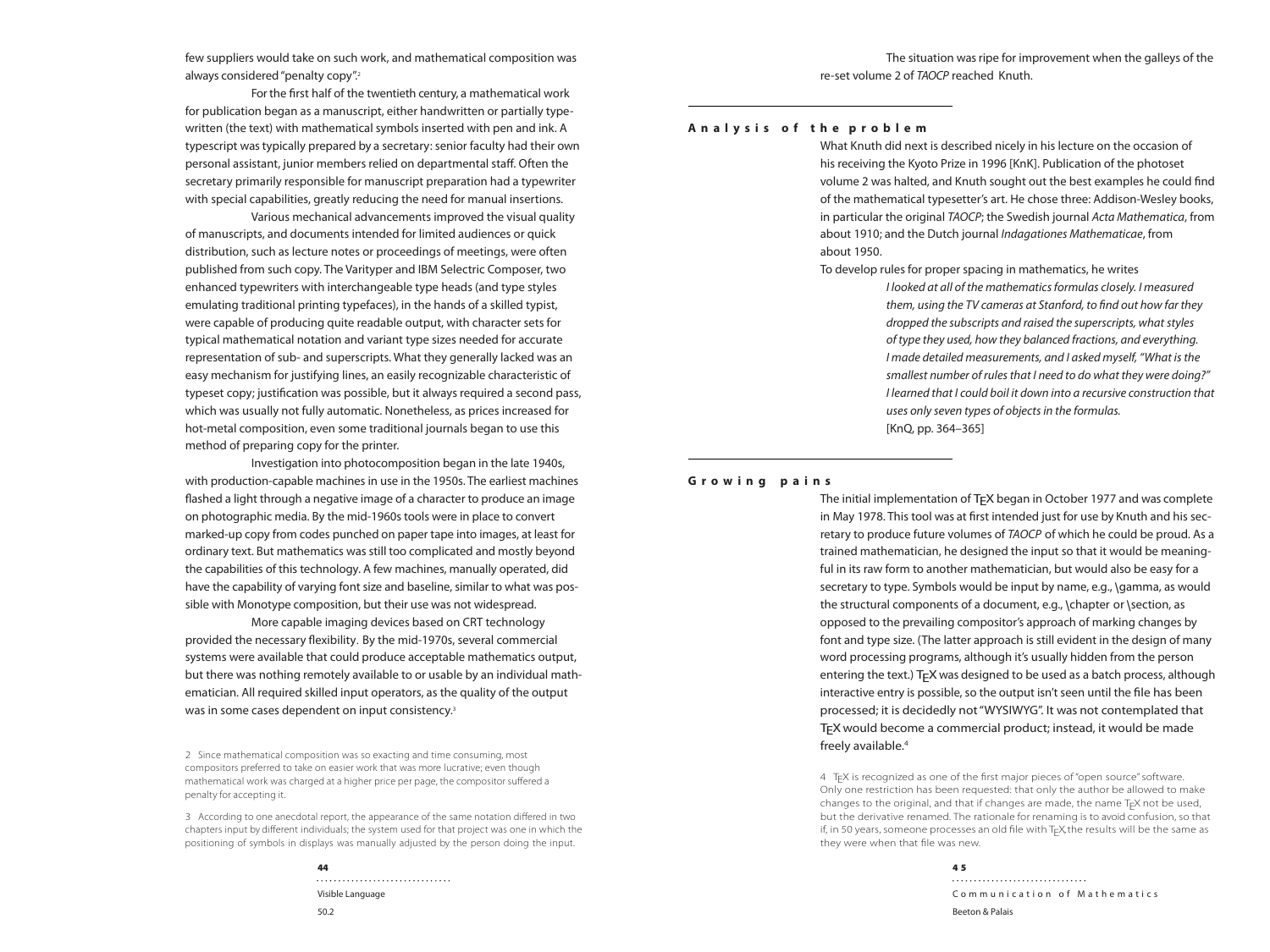In January 1978, Knuth delivered the Josiah Willard Gibbs lecture to the annual meeting of the American Mathematical Society (AMS). The lecture, entitled "Mathematical Typography" [KnM], began "Mathematical books and journals do not look as beautiful as they used to." Armed with copious examples, both good and bad, and a firm sense of how best to present mathematical notation so that it is intelligible (at least to those who are familiar with its use), Knuth presented a view of how computers can serve to replace the vanishing expertise of traditional compositors and restore the appearance of technical publications to their former glory. In addition to the discussion of proper presentation of mathematical notation, the lecture introduced a companion tool, Metafont, for production of the needed fonts.

The chair of the AMS Board of Trustees, Richard Palais, was in the audience. Since the AMS was one of the publishers sufering from the technological transition, T<sub>F</sub>X sounded like the solution to many problems. An arrangement was set up for a group of AMS representatives to spend a month at Stanford and learn T<sub>F</sub>X, "bring it back and make it work". This group consisted of one staff member from each of the AMS offices (Barbara Beeton from headquarters and Rilla Thedford from Mathematical Reviews) and three mathematicians: the aforementioned Richard Palais; Robert Morris from the University of Massachusetts, Boston, who had extensive computer experience; and Michael Spivak, who had a proven ability to write cogent textbooks. The charge was to develop methods for dealing with the typical publication cycle and to write an interface and instruction manual for end users as well as production staf.

As one of the AMS representatives, Beeton gathered a number of "good bad examples" that she knew would be encountered in production because they already had. This turned out to be good preparation: several of these examples turned up later in The  $T_F X book$  [KnTB] and as new features added to the program itself.<sup>5</sup>

The T<sub>F</sub>X program was duly brought back to the Providence office of the AMS, installed, and initial implementation of useful procedures was undertaken.<sup>6</sup> The first applications were light on mathematical content; polishing of the extended instruction set for use by mathematicians (AMS-TEX) and writing of its user manual [SpJ] were still underway. Also, in the interim, extensive changes were made in the program to provide features not in the first iteration (known now as  $T<sub>E</sub>$ X78). These changes included

5 Since Knuth's primary goal was to complete TAOCP, he assigned the trademark "TEX" to the AMS, to keep himself free of legal concerns.

6 In fact, things were rather more complicated. First, a new computer was needed; a DEC-System 20 was chosen to match the hardware Knuth was using at Stanford. Communicating updates, a rather frequent occurrence since T<sub>E</sub>X was still under active development, was accomplished via ARPANet file transfer to MIT, where Palais put it on a tape that he drove to Providence.

(1) enhanced manipulation of "boxes" (the containers for printed characters) and surrounding spaces and (2) an increase in the number of fonts that could be used as well as improved methods for manipulating them. The resulting version, known as T<sub>F</sub>X82, is the basis for today's program. At the same time, the language in which  $TrX$  was written was changed, from one that was in limited use to one with a solid history of use in teaching programming.<sup>7</sup> As it had been from day one, the software remained free to use and adapt. Having achieved his goal of a system that met his needs, Knuth returned to his work on TAOCP.

Contributing to T<sub>F</sub>X's growing popularity was the emergence, starting in the mid-1980s, of personal computer systems and their rapid adoption by technically minded individuals. This was TFX's natural audience, and implementations of  $TrX$  on these personal machines proliferated.

By the end of the 1980s, a growing user population in Europe was becoming increasingly frustrated with the difficulties in handling non-English texts. T<sub>F</sub>X required arcane combinations of characters to represent accented letters rather than the single pre-accented forms provided by European keyboards. Also, the compound input forms could not be properly hyphenated. A persuasive group of German users sat down with Knuth at the 1989 TFX Users Group meeting to discuss this lack. This meeting resulted in the extension of TFX to accommodate natively accented letters on input and proper hyphenation in processing.<sup>8</sup>

## **Communicating mathematics**

The basic T<sub>F</sub>X system comes with a functional toolkit of typographic functions and one (quite extensive) family of fonts. This is necessary for the typesetting of mathematics and other technical material, but many users did not find it sufficient. Development has occurred in several areas, not all involving TEX.

#### D o c u m e n t s t r u c t u r i n g

While AMS-T<sub>F</sub>X formatted complicated math displays admirably using descriptive commands, it lacked the ability to automatically number equations and sections of a document and the means for cross-referencing. Another

7 In the process of upgrading from T<sub>E</sub>X78 to T<sub>E</sub>X82, Knuth refined the technique that he has called "literate programming". Using this approach to programming, code is interspersed with explanatory text, with the results (more) intelligible to a reader. (Both the T<sub>E</sub>X and Metafont programs have been published in this form as part of the series Computers & Typesetting [KnCT].) Knuth has said that he considers literate programming to be a more important contribution to software than $T_\mathsf{E} \mathsf{X}$ 

8 This became version 3. Effective with this version, the version number has been incremented by one decimal digit with every upgrade, converging to the numeric value of π; Knuth has requested that, at his death, T<sub>E</sub>X should not be updated further, and the version frozen as "π".

> 4 7

Communication of Mathematics Beeton & Palais

Visible Language

50.2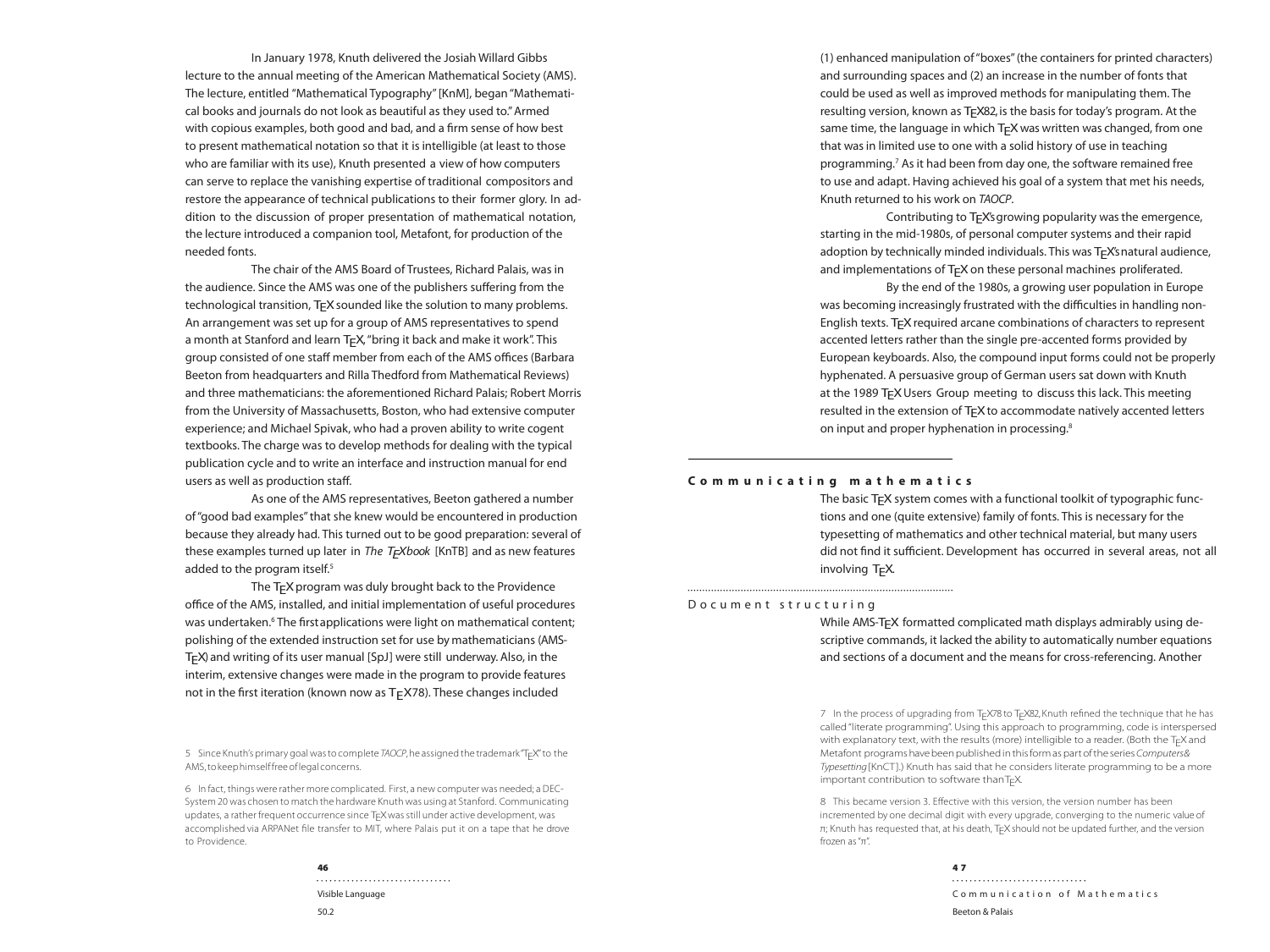user instruction set, LAT<sub>F</sub>X (devised by Leslie Lamport,<sup>9</sup> a former student of Palais), did provide those features, although it lacked the mathematical refinements of AMS-TEX. The AMS, responding to pressure from authors, arranged to have the math-formatting facilities of AMS-T<sub>F</sub>X rewritten to operate within the LAT<sub>F</sub>X paradigm; the result was called AMS-LAT<sub>F</sub>X, comprising two parts, amsmath and the AMS document classes.<sup>10</sup>

Fonts

Font development has been driven by the availability of personal computers and laser printers and the growth of the World Wide Web, as well as by the desire for variation in type styles available for TFX.

One font family that originated in the need for robust output from low-resolution laser printers is Lucida by Kris Holmes and Charles Bigelow. Bigelow was on the Stanford faculty during part of the T<sub>F</sub>X project development, and Lucida has, from the very beginning, included a large complement of math symbols as needed by TFX users.

Desire to give mathematicians the ability to communicate on the Web was the driving force behind the STIX project.<sup>11</sup> In the first phase of this project, a comprehensive list of math symbols was compiled from lists submitted by the STIpub member organizations and submitted for addition to Unicode. The bulk of additions became available with Unicode 4.0 in 2003, comprising several thousand symbols, including several variant alphabets (e.g., Fraktur and script) needed to discriminate between diferent variables as defined in mathematical contexts.

Version 1 of the STIX fonts (based on Times) was released in 2012, and final polishing of version 2 is underway.

Possibly influenced by the STIX work with Unicode,<sup>12</sup> Microsoft added mathematics support to Word 2007<sup>13</sup> along with the newly designed

9 Lamport went on to win computer science's prestigious Turing Award in 2014, for reasons not related to LAT<sub>E</sub>X (Donald Knuth had received the award in 1974.)

10 A document class is a set of macro commands that define the structuring of a document (e.g., a book or article). A class is written in such a way that page size and layout, elements such as chapter and section headings, and the style of bibliographies are easily adapted to conform to the specs for a particular publication. Then all that remains for an author is to invoke the class (\documentclass{pubname}) to produce the document in the desired style.

11 Scientific and Technical Information eXchange (http://stixfonts.org) is a project sponsored by STIpub, a consortium of five professional societies/technical publishers and a major commercial publisher of technical books and journals. This work is still going on, as new symbols are devised by scientists and symbols previously overlooked are uncovered.

12 One of the Unicode Technical Committee members who helped to shepherd the STIX request through to acceptance was a Microsoft software design engineer, Murray Sargent, who was also a key participant in the implementation of mathematics support in Microsoft products.

13 The design of mathematics support owes a great deal to  $T<sub>E</sub>X$ . Microsoft engineers met with Knuth in 2003 to study his methods [Sa].

> 48 Visible Language 50.2

Cambria font [MH]. Cambria is the first OpenType font (OTF) to make use of the OTF Math table. Indeed, the OTF Math table was created specifically for Cambria, and many of its parameters are recognizable as parallel to the  $T_FX$ font paradigm.

The Web

XML was developed as a Web-aware application of SGML. Even for SGML, there had been an effort to standardize the names of math symbols as a "public entity set", and this drew heavily on the names assigned for  $T_FX$ and AMS-T<sub>F</sub>X. This vocabulary was taken into XML and its technical daughter MathML. Work has continued in this area to maintain parallel naming, insofar as possible, between the two "languages".

Since MathML is not as easily comprehended by humans as TEX, translation conventions and software have sprung up to allow input using T<sub>F</sub>X notation, which is familiar to mathematicians. Another Web presentation tool, MathJax, has emerged to allow in-line math to be delivered natively on-screen (without the use of bitmap inclusions, which are not scalable, or PDF); again, the input notation is essentially T<sub>F</sub>X although it is rarely entered directly by a human author.

# Non-technical applications

Since T<sub>F</sub>X was designed as a hardware-independent batch process, it is capable of being used in repetitive contexts to prepare personalized form letters, invoices, bank statements, train schedules, catalogs,...; the list goes on and on. The original output format is compact since it contains only the identification of glyphs and their location on the page; thus it can be archived compactly (along with one copy of each needed font and other repetitive content such as logos), an important feature to comply with legal requirements for some documents. Most such uses are "invisible" to those not familiar with the relevant workflow, but they are extensive, especially in Europe.

# Remaining limitations

One area that has not yet seen a satisfactory method of presentation is accessibility—the ability to translate  $T_F X$  input to an audio output that is readily understandable by a trained mathematician with visual limitations. Part of the problem is that, for best results, an author must think ahead about such use and restrict the way that notation is used; most authors can't be bothered, even if they are aware of the problem. Someone may find a credible and easily applied solution, but to date, it's still a quite hard problem.

> 4 9

Communication of Mathematics Beeton & Palais